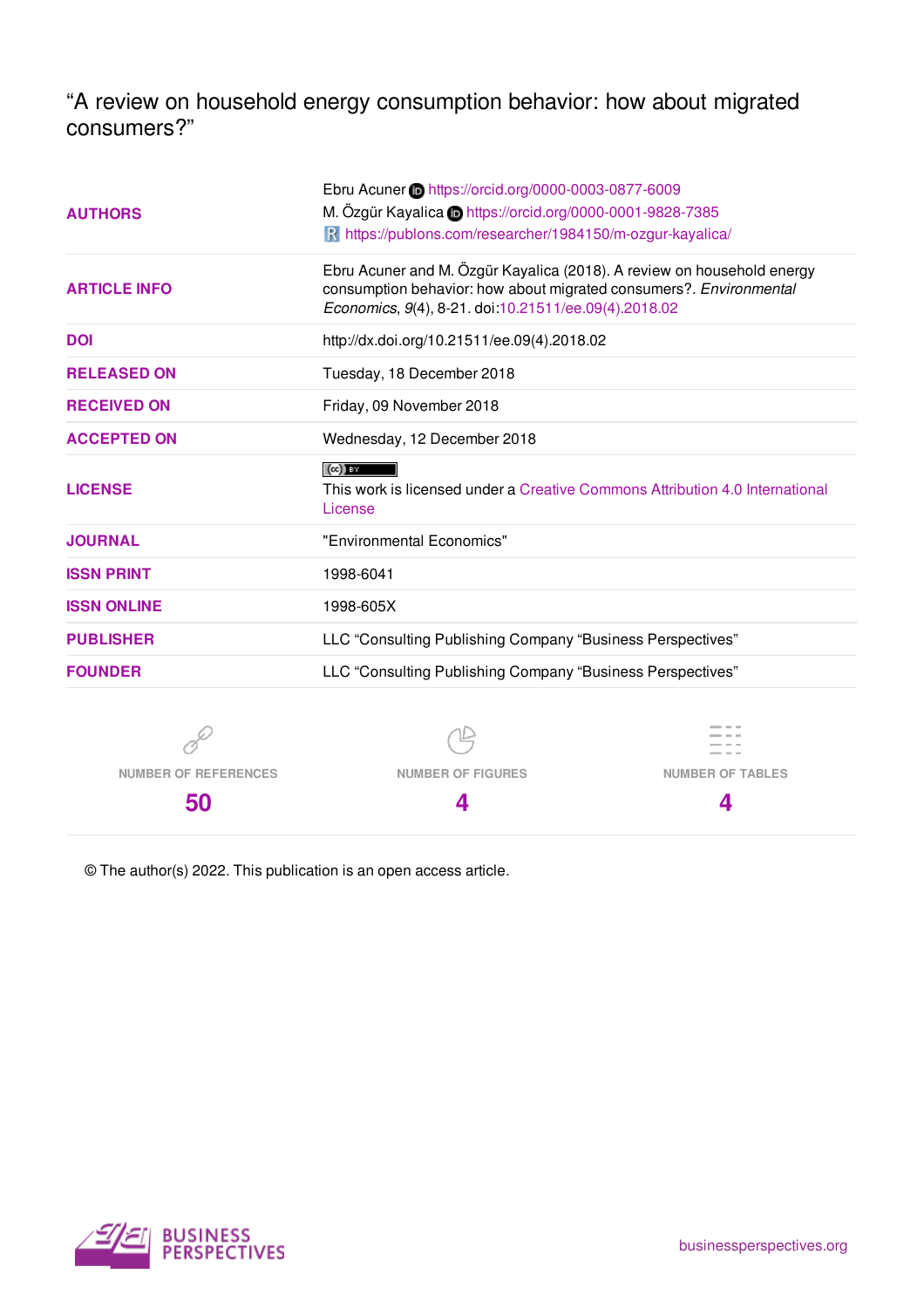

**BUSINESS PERSPECTIVES**



LLC "СPС "Business Perspectives" Hryhorii Skovoroda lane, 10, Sumy, 40022, Ukraine

www.businessperspectives.org

**Received on:** 9th of November, 2018 **Accepted on:** 12th of December, 2018

© Ebru Acuner, M. Özgür Kayalica, 2018

Ebru Acuner, M.Sc., Energy Institute, Istanbul Technical University, Maslak, Istanbul, Turkey.

M. Özgür Kayalica, Dr., Prof., Department of Management Engineering, and TEDRC (Technology and Economic Development Research Centre), Istanbul Technical University, Macka, Istanbul, Turkey.



This is an Open Access article, distributed under the terms of the Creative Commons Attribution 4.0 International license, which permits unrestricted re-use, distribution, and reproduction in any medium, provided the original work is properly cited.

**Ebru Acuner** (Turkey), **M. Özgür Kayalica** (Turkey)

# A review on household energy consumption behavior: how about migrated consumers?

#### **Abstract**

This paper reviews the literature on energy consumption behavior for both domestic and migrated/displaced population and aims to recommend crucial policy measures for creating awareness on the energy efficiency. Consumers' adoption to the efficient usage of energy varies depending on demographic, behavioral and situational dynamics in their households and societies. The regional or national strategies to implement efficient technologies for the consumer engagement are crucial to change their behaviors. Migrants affect the energy usage patterns in the host country due to their different usage behaviors. Any type of measures for migrated population should include available, acceptable, accessible and affordable energy efficiency applications to engage them with the domestic population.

#### **Keywords**

household energy consumption, consumer behavior, migrated consumer, energy efficiency

JEL Classification R23, R28, R29

# **INTRODUCTION**

Migration is a phenomenon that has strong effect on economic, social and security aspects touching our daily lives in an era of increasing globalization (IOM, 2018). In 2015, approximately one billion migrants exist in the world. About 258 million people are migrated internationally due to search for better quality of life, more job opportunities and easiness of accessing urban services, like energy, water, health, etc. It is declared that annual international migration will increase two times more than annual population growth in the world (UN, 2017).

Reaching better energy services is one of the main drivers for migration. Also, energy consumption is an important indicator for social and economic development of a country. In other words, high living standards are associated with high per capita energy consumption. According to International Energy Agency (IEA), total final energy consumption in the world rises to 9384 million tons oil equivalent (Mtoe), of which 19.8% and 18.5% is natural gas and electricity, respectively. In addition, approximately 30% of the total natural gas and electricity are consumed in the residential buildings (IEA, 2017). Between 2015 and 2040, it is expected that residential natural gas consumption increases by 20%, whereas the electricity consumption will grow by 2% annually due to rapid urbanization, resulting from domestic and international migration (IEA, 2017). As a result, for the sustainable energy systems, covering availability, acceptability, accessibility and affordability (IEA, 2011), the effect of migration on energy consumption should be investigated.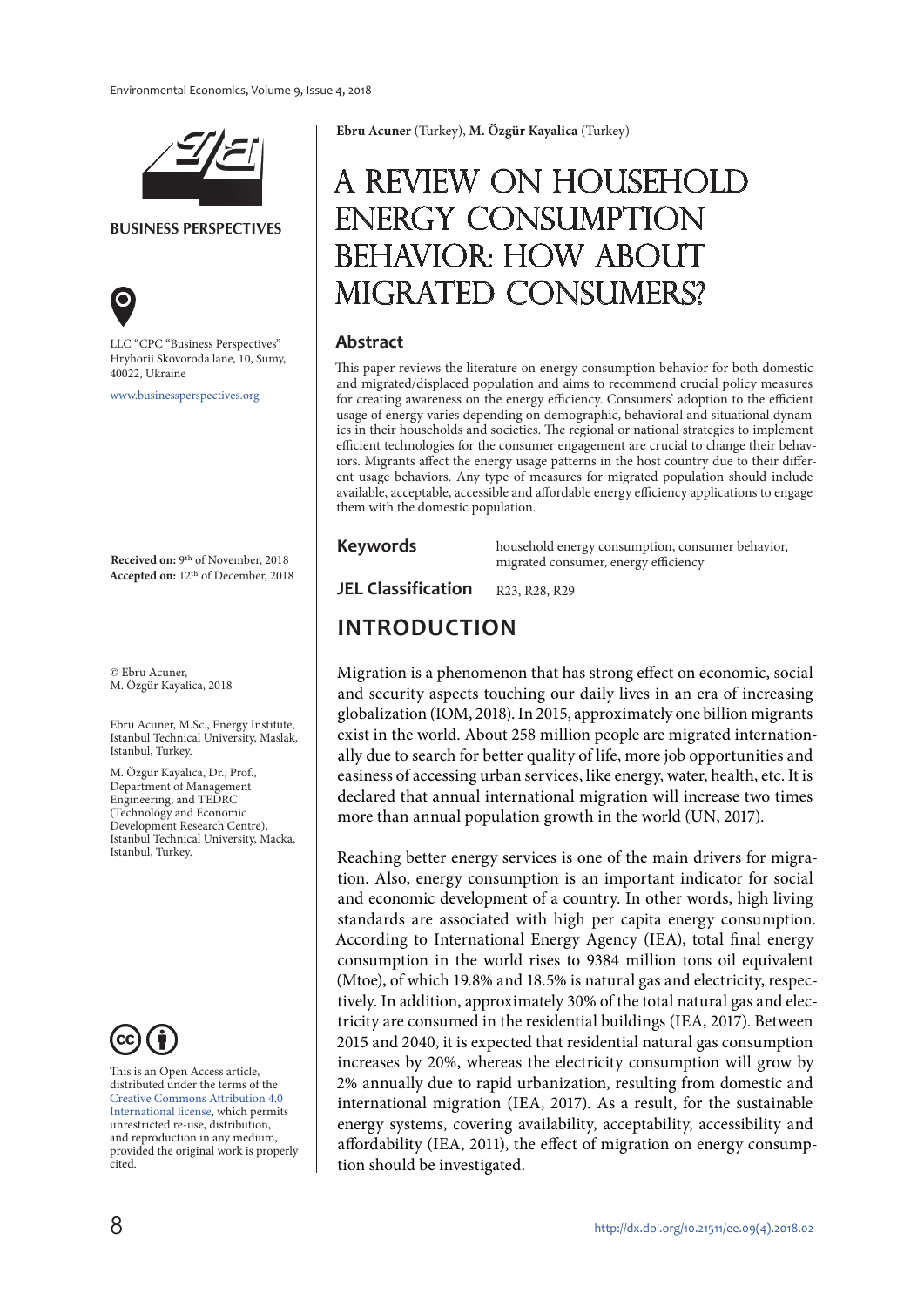The main objective of the study is to review the literature regarding household energy consumption behaviors and to analyze the studies concerning migrated consumers. For this purpose, as a background information in section 1, the definitions and relations among value, belief, attitude, behavior and culture were described in order to indicate how they affect the energy consumption. As can be understood from the background information, even in the households with similar physical and technical features, their energy consumption figures can be different from each other, showing the importance of the household behavioral dynamics. Hence, in the following sub-sections, literature on energy consumption behavior and studies aiming to determine the main factors affecting the energy consumption behavior are investigated. Currently, migration can be stated one of the hot topics in the world as migrants affect the energy usage patterns in the host country because of their different usage behaviors. For this reason, section 2 explains the effect of migrated population on the household energy consumption. Then, as a summary, section 3 discusses the main findings with regard to factors affecting the household energy consumption behaviour. Lastly, as a conclusion, key issues derived from the literature analysis and policy recommendations for migrated consumers are listed in the final section.

### **1. LITERATURE REVIEW**

While searching the literature, basic definitions and relations concerning behavioral analysis; recent studies on energy consumption behavior together with the major factors affecting energy consumers and studies on migrated consumers are investigated.

### 1.1. Value, belief, attitude, behavior and culture

The human-environment interaction has a complex structure, in which behavior is dependent on the person and its environment. There is even more complexity to deal with if one tries to define what are the factors in the person and the environment that influence the behavior. Hence, it is important to define this complex relationship before examining the consumers' behavior and its impact on the energy consumption.

"Values" have commonly been considered as core aspects of the self-concept. Primmer (2018) defines the belief as "the state of mind in which a person thinks something to be the case with or without empirical evidence to prove that something is the case with actual certainty". The most common

definition of the attitude by Eagly and Chaiken (1993) is "an internal psychological tendency, which is expressed by the evaluation of some entity with some degree of favour or disfavour".

An attitude does not happen until the individual responds towards an entity with affect, his/her cognition, or behavior. Therefore, a behavior is the result of person's values, attitudes, and beliefs. Behavior is the action or reaction to a situation, group or person. Between attitudes and behavior, there is a knowledge function, and it can be defined as awareness, or understanding of someone or something based on the information, or descriptions, which is obtained through education and experience by means of discovering, learning and recognizing. Figure 1 represents the relationship among value, belief, attitude and behavior.

It is worth to mention that the self-selection effects can be explained as selecting their employment, residence, and family related choices that affect their life styles (Van Wee, 2009). These choices are attributable to peoples' quality of life, which is inspired by attitude, belief, consciousness and socio-demographic factors. Individuals or households need to purchase the required goods and end uses considering mainly economic factors to



**Figure 1.** Demonstration of a hierarchical model on values, beliefs, attitudes and behavior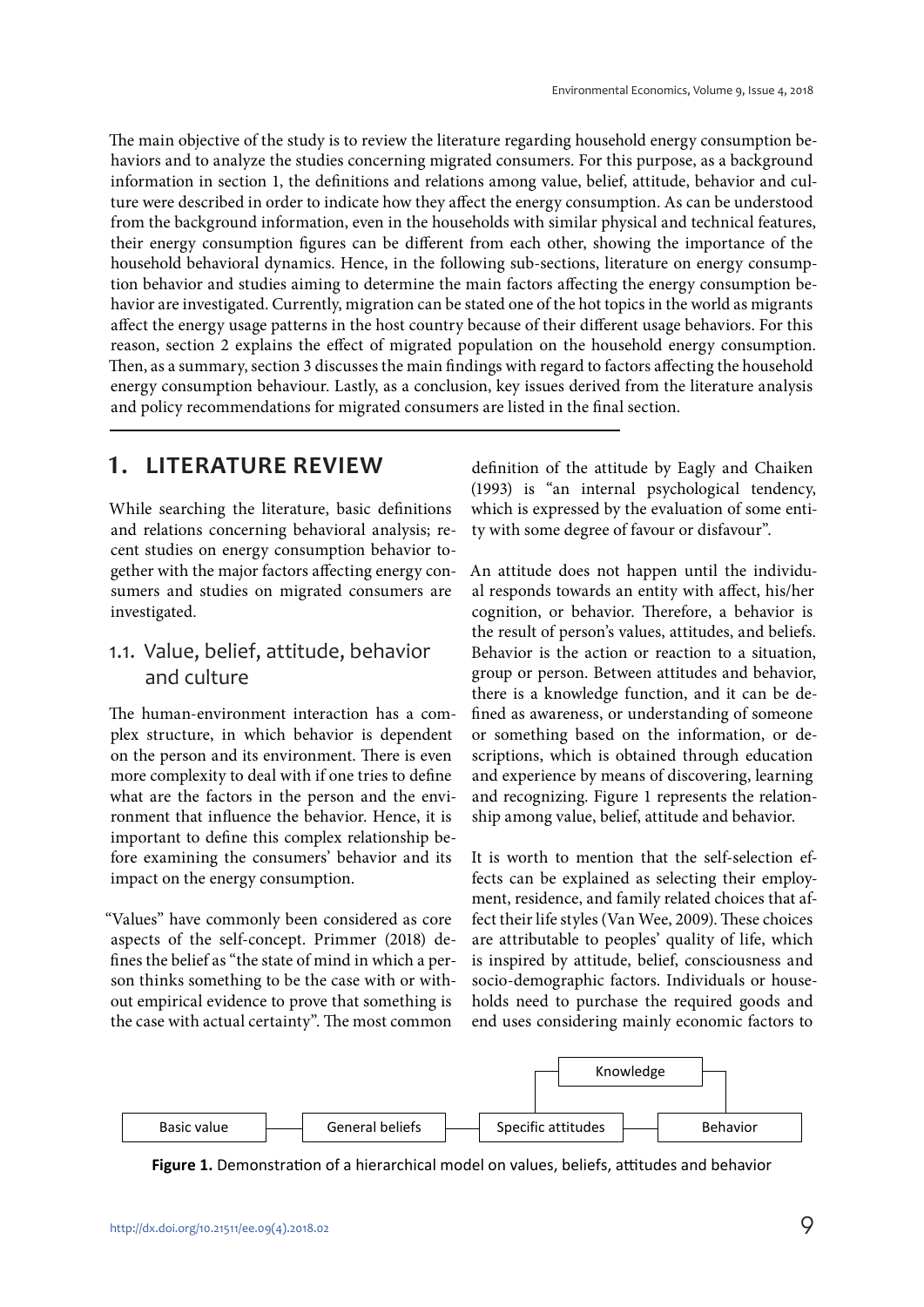

**Figure 2.** The relation between life choices and energy consumption

support daily activities (Ellegard & Palm, 2011). As a result of purchased goods and end uses, different forms of energy are consumed during not only the usage period at the houses, but also the whole life cycle of materials and services that are chosen (Figure 2).

Additionally, any changes in the life quality indicators, specified in Figure 2, will have derivative effects on both interrelated life choices and the household energy consumption. For instance, by analyzing data obtained from 198 countries for the period between 1990 and 2009, it was found that indicators, such as employment, household composition, end-use ownership, technology choice and related expenditures increase the energy usage, and that it is true for 65% of the countries, investigated in the study. Increase in energy consumption also increases the life quality of 70% of the countries regardless of their different income levels. Consequently, it can be declared that quality of life and the energy consumption are interrelated (Al-mulali, 2016).

Lutzenhiser (1992) proposes that the energy consumption behavior is also associated with the cultural practices. Individual or household energy consumption behavior can be understood by observing the interaction among the belief or understanding as a cognitive norm, the technology as a material culture and energy related activities.

Especially, the material culture has robust effects on the cognitive norm and an influence on the individuals' energy behaviors. Moreover, the energy related activities determine how the material culture (technology) is utilized in order to partly form individuals' cognitive norms as beliefs and understandings. On top of these relations, a concept of "energy culture" is able to be built (Stephenson et al., 2010). In the energy culture framework, stabilization of behavior occurs, where cognitive norms, material culture and the energy activities are dynamically stable. For example, the importance of efficient usage of energy can be emphasized by considering all three components (these are cognitive norm, material culture and energy related activities) both as the barriers and key challenges to change of the individuals' behavior in the desired direction (Lutzenhiser, 1992). Therefore, the following subsections explain the studies on individuals' energy behavior (hereafter energy consumption behavior) along with the studies investigating interrelated drivers, affecting this energy consumption behavior.

# 1.2. Literature on energy consumption behaviors

Although the literature on energy consumption behaviors provides numerous works, bulk of them are concentrated on the European issues and/or originated in the European region. While our re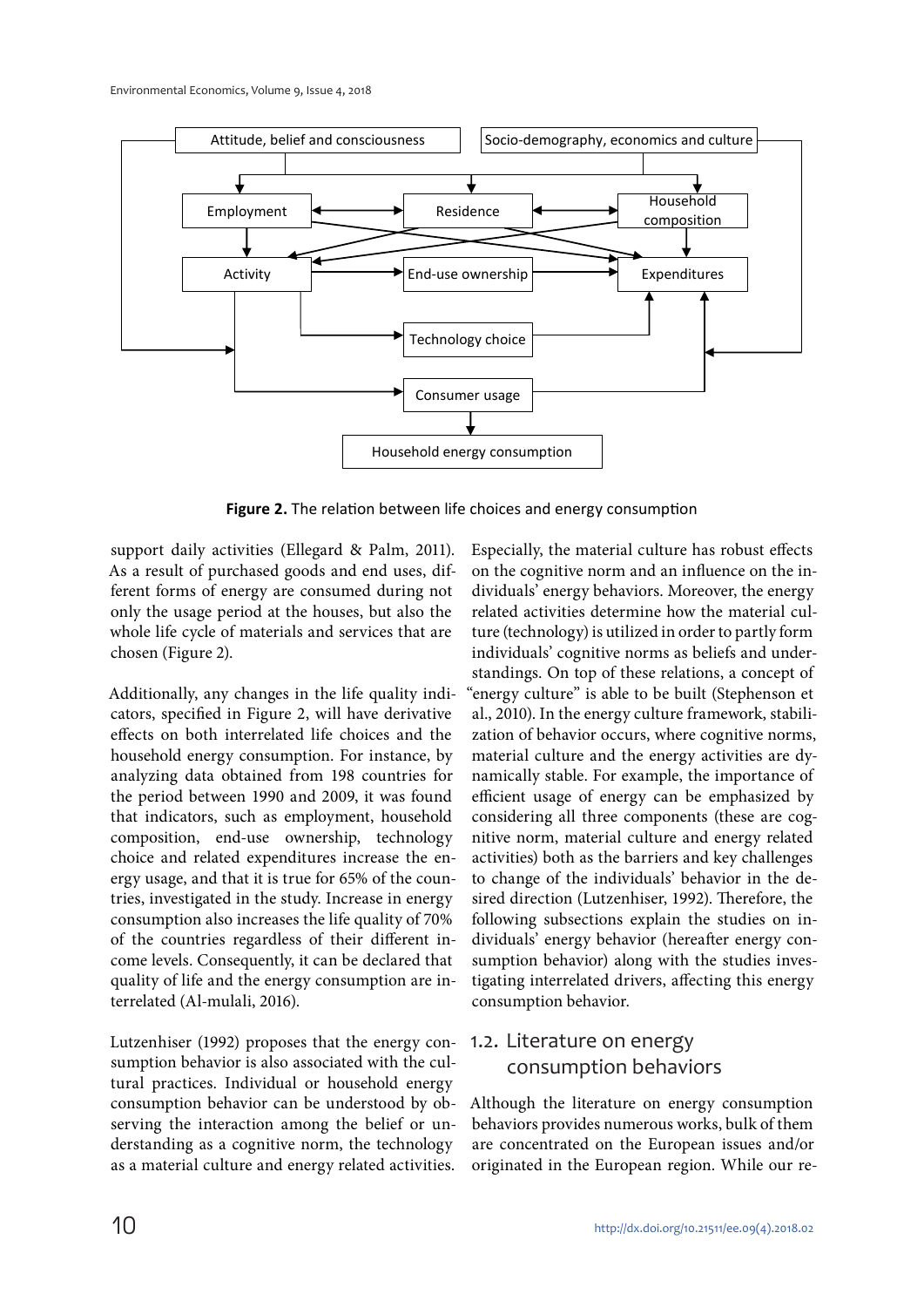view is somewhat constrained with this fact, there are also other studies around the world supporting the literature, which this review captures.

A consumer is defined as a rationally acting individual who is willing and talented to take decisions in any field (Micklitz et al., 2011). Considering this definition, in the concept of energy culture, the role of the consumer where all the potential energy actions are surrounded by equitable rights and responsibilities through the society should be improved for dealing with the energy consumption and its consequences (Huijts et al., 2012). In particular, energy consumers interact with their physical and social environment by means of sharing what they know, together with learning from one another (Bale & Varga, 2015). This relation establishes energy consumption behaviors, which can vary over time due to the factors, such as newly introduced policies, existing institutions and new and efficient technologies. Therefore, to promote the sustainable behavioral change towards efficient usage of energy, conventional devices, such as laws, taxes and subsidies, may not be satisfactory (Kolk, 2012). Thus, adding more variety by antecedent (demonstrations, commitment/goal setting, etc.) and consequence (feedbacks, rewards, etc.) interventions can increase perceptibility for increasing consumer engagement with the energy market (Ofgem, 2016). Researches in the literature are revealed that other important constraints for the consumer preferences are social and cultural interests. For example, a study on consumers' attitudes regarding their willingness to buy green electricity in China verifies that motivations are related to energy security and savings through efficient usage (Hast et al., 2015). In the similar type of studies, it is indicated that consumers in the United States (US) are worried about the effect of the energy consumption on the environment realizing that feedback on this matter is valuable to generate changes in behaviors regarding efficient usage (DeCicco et al., 2015). Moreover, a meaningful correlation between pro-consumer and/or pro-environmental behaviors and the knowledge about real consequences of the energy efficiency activities is identified (Pothitou et al., 2016). More recent researches, with regard to progresses in technology as the material culture, show that smart energy production and consumption system practices can be constituted by relationships

between different household members, as well as between households and the energy service providers (i.e. energy suppliers).

Numerous studies and projects, including survey analysis, have been realized to understand the attitudes, beliefs and consciousness drivers for the behavior analysis of European consumers. For example, the FP7-Advanced project targets to analyze the relationship between consumers and technology based on the level of awareness and attitudes towards energy consumption. E-balance project, on the other hand, aims to integrate the energy customers into the future smart-grids based on information communication technologies (ICT) and consumption behaviors under real conditions. USmartConsumer project has a main objective of enhancing European households by means of informing and involving them in the innovative services to consume energy more efficiently. A summary information concerning these projects is given in Table 1. It is mentioned that member states that are undertaken in the project scope were selected to provide valuable data on the general trends occurring in the European Union (EU) by means of representing diverse geographical areas and cultural conditions. As an analysis method, quantitative research tools (i.e. interviews, questionnaires, etc.) were applied to investigate different characteristics of energy consumption behaviors. Furthermore, quantitative tools, such as semi-structured and/or open interviews for the specified focus groups, has been utilized to truly understand the main drivers that can create behavioral change with regard to the energy consumption.

Besides these projects, in the EU Joint Research Center (JRC) catalogue, 65 projects have consumer engagement related studies. Their main objectives can be listed as observing/understanding and engaging the energy consumers. The former objective aims to gather information on the consumption trends on the basis of consumers' needs and experiences. Moreover, it is also intended to investigate consumers' response to newly introduced regulatory, technical and market improvements for the sustainable consumption and to classify early adopters to this new improvements and other consumer segments, while the latter objective deals with giving information to consum-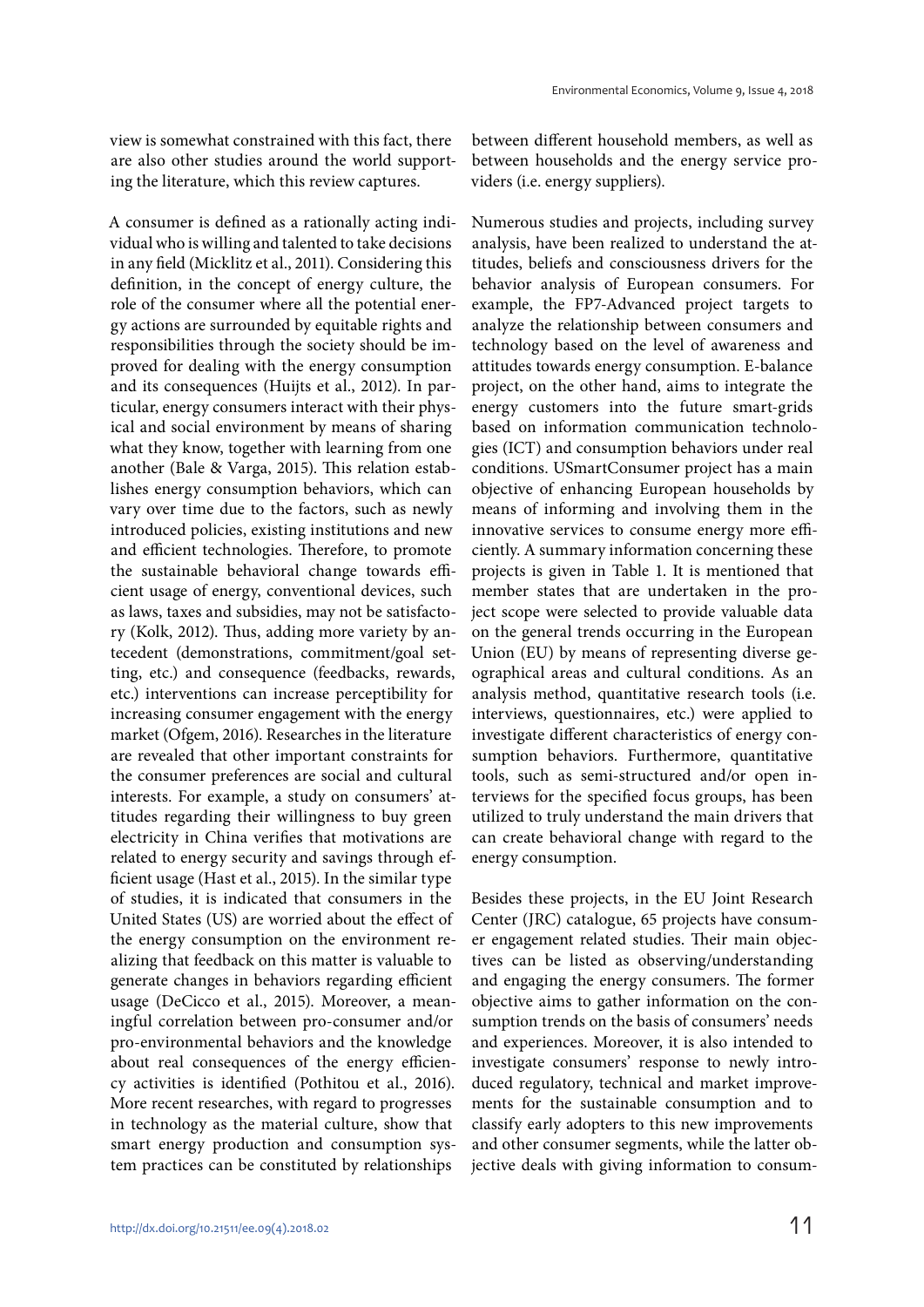| Country         | Advanced, 2015                                                                                                                                                                                                                                                                                                                                       | <b>USmartConsumer, 2015</b>                  | E-balance, 2015                                                        |  |
|-----------------|------------------------------------------------------------------------------------------------------------------------------------------------------------------------------------------------------------------------------------------------------------------------------------------------------------------------------------------------------|----------------------------------------------|------------------------------------------------------------------------|--|
| Scope           | Behavior analysis concerning<br>energy demand                                                                                                                                                                                                                                                                                                        | Attitudes and awareness<br>on smart metering | Attitudes and behaviors regarding<br>energy demand and efficient usage |  |
| Research tool   |                                                                                                                                                                                                                                                                                                                                                      | Interviews and questionnaires                |                                                                        |  |
| Survey scope    |                                                                                                                                                                                                                                                                                                                                                      |                                              |                                                                        |  |
| Germany         | 1.000                                                                                                                                                                                                                                                                                                                                                | 496                                          |                                                                        |  |
| Spain           | 1,000                                                                                                                                                                                                                                                                                                                                                | 173                                          |                                                                        |  |
| Finland         |                                                                                                                                                                                                                                                                                                                                                      | 138                                          |                                                                        |  |
| France          | 1,000                                                                                                                                                                                                                                                                                                                                                |                                              |                                                                        |  |
| Italy           | 1,000                                                                                                                                                                                                                                                                                                                                                | 315                                          |                                                                        |  |
| The Netherlands | 1,000                                                                                                                                                                                                                                                                                                                                                | 1.647                                        | 1.647                                                                  |  |
| Poland          | 1.000                                                                                                                                                                                                                                                                                                                                                | 154                                          | 1.632                                                                  |  |
| Portugal        |                                                                                                                                                                                                                                                                                                                                                      |                                              | 1.661                                                                  |  |
| Sweden          | 1.000                                                                                                                                                                                                                                                                                                                                                |                                              |                                                                        |  |
| United Kingdom  | 1,000                                                                                                                                                                                                                                                                                                                                                | 270                                          |                                                                        |  |
| <b>TOTAL</b>    | 8,000                                                                                                                                                                                                                                                                                                                                                | 1,546                                        | 4,940                                                                  |  |
| Overall results | In terms of efficient energy usage, one of the most important factor concerning the acceptance<br>of the efficient technological improvement can be identified as the reduction of the utility bills.<br>Energy consumers' concerns are mainly the engagement to use the new and efficient system' and also<br>privacy of the collected information. |                                              |                                                                        |  |

|  |  |  |  | Table 1. Summary of projects on surveying energy consumer behaviors |
|--|--|--|--|---------------------------------------------------------------------|
|--|--|--|--|---------------------------------------------------------------------|

ers concerning new and efficient technologies and examining strategies regarding sustainable behavioral change (Mengolini, 2017).

As a result, from the outcomes of these 65 projects, it can be stated that consumers' adoption to energy efficiency interventions changes depending on demographic, behavioral and situational dynamics in their societies, and also on the strategies to adopt new technologies for the consumer engagement. For example, it is indicated that energy consumption in similar households can differ up to

250-300%, specifying that the household energy consumer behaviors have intense effect on the energy usage (Karlin et al., 2015).

# 1.3. Studies investigating the factors affecting energy consumption behaviors

In a household, there is usually more than one member, consuming energy on the basis of personal attributes as a micro-level determinant. The key contributing dynamics on the consumer be-



**Figure 3.** Factors affecting consumer behaviors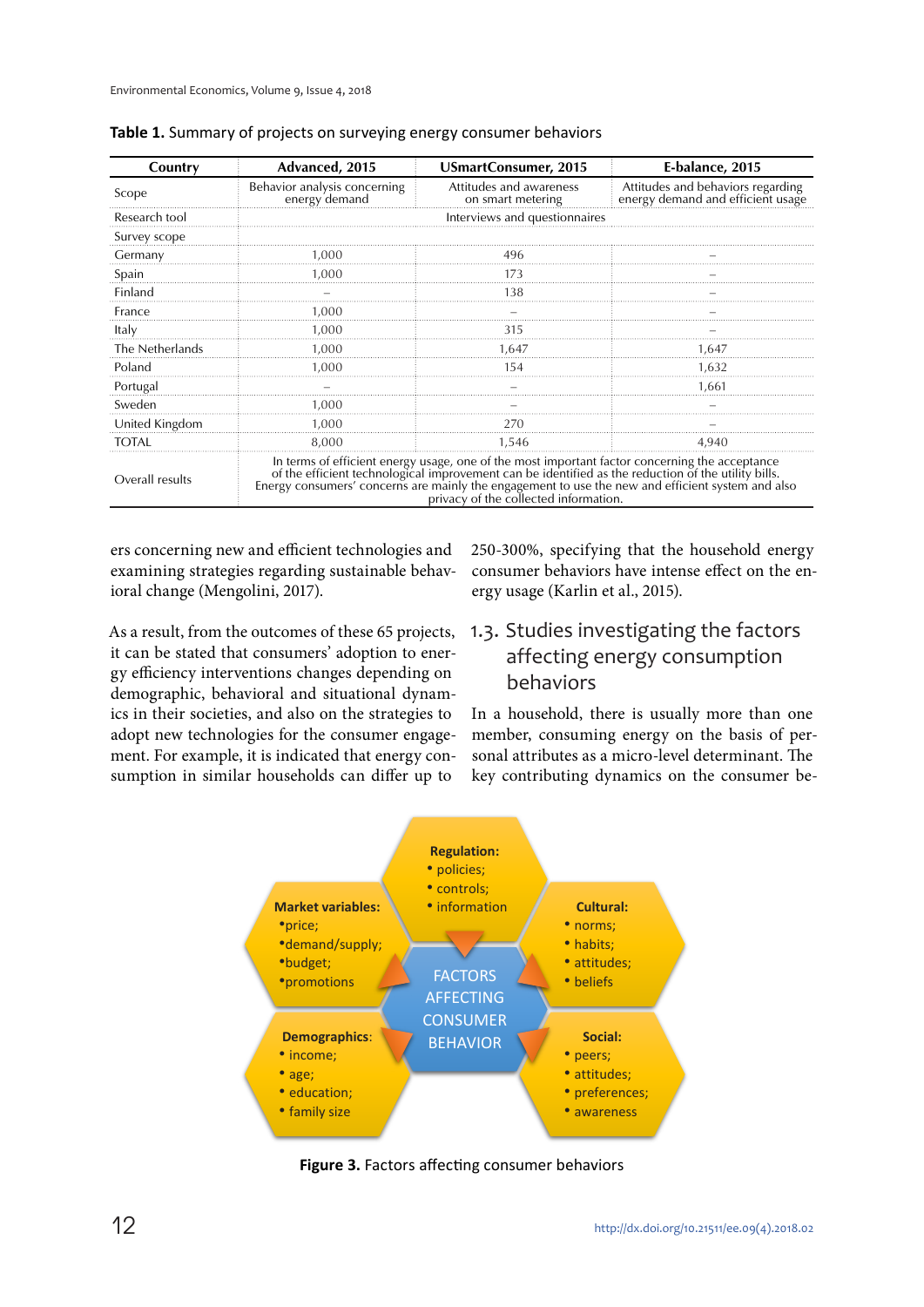haviors are summarized in Figure 3, which can be classified under meso-level determinants such as demographic, cultural and social factors, as well as macro-level determinants like regulatory and market driven factors (Pothitou et al., 2014).

Either a top-down or a bottom-up approach is used to determine the effects of these dynamics containing various factors. A top-down methodology at the national level generally concerns the energy consumption of the stock of the households, whereas a bottom-up methodology considers individual household level in order to determine relationships between household characteristics and the energy consumption and then to extrapolate the outcomes to the entire housing stock. While analyzing these issues, statistical and econometric methods are preferred with common data collection methods as national household surveys conducted by the statistical institutions of the country, questionnaires, phone surveys, personal interviews, household electricity monitoring and gas or electricity bills from the energy suppliers.

In the literature, more attention is given to evaluate the effect of social/economic, house related and electric appliances factors on the energy consumption. The main findings together with intervention related studies were summarized as follows:

#### *1.3.1. Household social/economic factors*

The searched reports and studies classified the social/economic factors, affecting the household energy consumption as: (1) total household income; (2) household size; (3) family structure (number of children, teenagers, adults, and elderly (i.e., over 65 years old); and (4) features of responsible person of the household (RP) (age, employment status, education level) (Jones et al., 2015). Table 2 presents total number of citation including these factors together with the number of studies, showing a significant positive effect on the household energy consumption.

#### *1.3.2. Household related factors*

Several household related factors have been reviewed in the literature as: (1) features of a house (age, number of rooms, total floor area); and (2) presence of various active energy consuming systems (air conditioning, electric space heating, water heating, lighting). A summary of these factors that have been identified as main household drivers affecting the electricity consumption is presented in Table 2.

**Table 2.** Overview of the studies concerning social/economic, households and factors on the energy consumption

| <b>Features</b>                | <b>Citation (number)</b><br>(with positive effect) |  |  |
|--------------------------------|----------------------------------------------------|--|--|
| <b>SOCIO-ECONOMIC</b>          |                                                    |  |  |
| Household income               | 25 (18)                                            |  |  |
| Number of occupants            | 23 (19)                                            |  |  |
|                                | <b>Family composition</b>                          |  |  |
| Children/teenagers<br>presence | 15(8)                                              |  |  |
| Adults presence                | 03 (all of them)                                   |  |  |
| Elderly people presence        | 04 (none)                                          |  |  |
| Total                          | 22 (11)                                            |  |  |
|                                | <b>Features of RP</b>                              |  |  |
| Age                            | 08 (all of them)                                   |  |  |
| <b>Employment status</b>       | $02$ (none)                                        |  |  |
| <b>Education level</b>         | 05(2)                                              |  |  |
| Total                          | 15(10)                                             |  |  |
|                                | <b>HOUSEHOLD RELATED</b>                           |  |  |
|                                | <b>Features of a house</b>                         |  |  |
| House type                     | 12 (all of them)                                   |  |  |
| House age                      | 15(7)                                              |  |  |
| Number of rooms                | 06(4)                                              |  |  |
| Total floor area               | 22 (19)                                            |  |  |
| Total<br>55 (42)               |                                                    |  |  |
|                                | Presence of active energy consuming systems        |  |  |
| Air-conditioning               | 9(6)                                               |  |  |
| Electric space heating<br>9(8) |                                                    |  |  |
| Electric water heating<br>9(7) |                                                    |  |  |
| 3 (none)<br>Lighting           |                                                    |  |  |
| Total<br>21 (15)               |                                                    |  |  |
|                                | <b>ELECTRIC APPLIANCES RELATED</b>                 |  |  |
| Total number of appliances     | 05 (all of them)                                   |  |  |
|                                | Ownership status                                   |  |  |
| TV                             | 13(10)                                             |  |  |
| Computer                       | 06(5)                                              |  |  |
| HVAC                           | 05 (1)                                             |  |  |
| Cooking appliances<br>08(7)    |                                                    |  |  |
| Refrigerator                   | 09(7)                                              |  |  |
| Washing machine                | 07 (4)                                             |  |  |
| Dishwasher                     | 07(6)                                              |  |  |
| Tumble dryer<br>11(8)          |                                                    |  |  |
| Vacuum cleaner                 | 01(1)                                              |  |  |
| Iron                           | 01(1)                                              |  |  |
| Microwave                      | 01 (none)                                          |  |  |
| Kettle                         | 02 (none)                                          |  |  |
| Total                          | 71 (50)                                            |  |  |
| Power demand                   | 05 (5)                                             |  |  |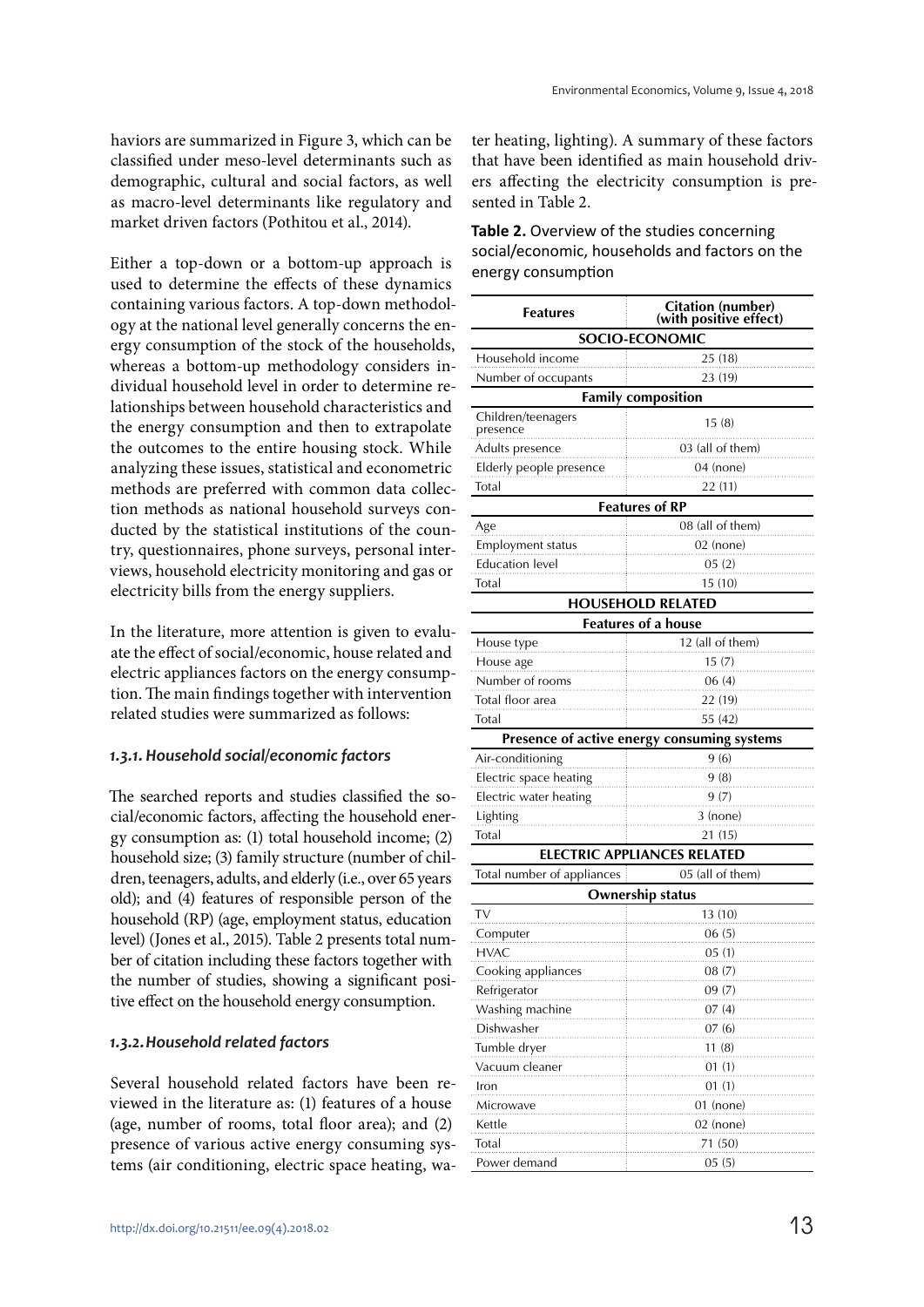#### *1.3.3. Electric appliances factors*

Presence of electrical appliances are significant for their contribution especially to household's electricity consumption, although it can be classified as external factors contributing the energy consumption behaviors (Pothitou et al., 2014). Their ownership effects are related both to the number and to the power demand depending on the frequency of usage. The main factors under this category are: (1) total number; (2) ownership (TV, computer, heating-air-conditioning-ventilation – HVAC systems, cooking appliances, refrigerator, washing machine, dishwasher, tumble dryer, vacuum cleaner, iron, microwave, kettle); and (3) power demand of appliances (Table 2)

#### *1.3.4. Intervention studies*

In order to affect energy consumption behaviors and support energy efficiency, intervention studies are very essential. Commonly, interventions can be classified as structural (e.g. price policies and subsidies), antecedence (such as goal-setting, informing and commitment), and consequence related (like feedbacks and rewards) (Han et al., 2013), as shown in Figure 4.

In the literature concerning energy consumption behaviors changes towards sustainable and efficient usage, it is claimed that antecedent interventions have successful results (Abrahamse & Steg, 2005). Consumers mainly follow the information when they are relevant, meaningful and easily understandable. Furthermore, commitment strategies cover an agreement to change behaviors. It is important whether the commitment targets to only activate a personal norm or targets public social norms (Lucas et al., 2008). The commitment to reduce the energy consumption can involve a specific goal, for example, reduction of energy usage by 10% in 5 years.

Another promising consequence intervention is the feedback to the consumer or to the public about their energy consumption patterns (Table 3). Feedback primarily indicates the process of providing information about energy consumption behaviors, which may modify the future behaviors towards efficient usage (Hargreaves et al., 2013). In a study, comprising a meta-analysis on the impacts of feedback on energy efficiency, it was discovered that feedback is a successful intervention, specifically, once it is merged with commitment or incentive interventions (Karlin et al., 2015).

Literature review, summarized above, concerns mainly the domestic consumers. On the contrary, there exist vulnerable consumers, which are defined as "consumers, having difficulties in accessing products and services that suit their needs due to their specific conditions" (INSIGHT\_E, 2015).



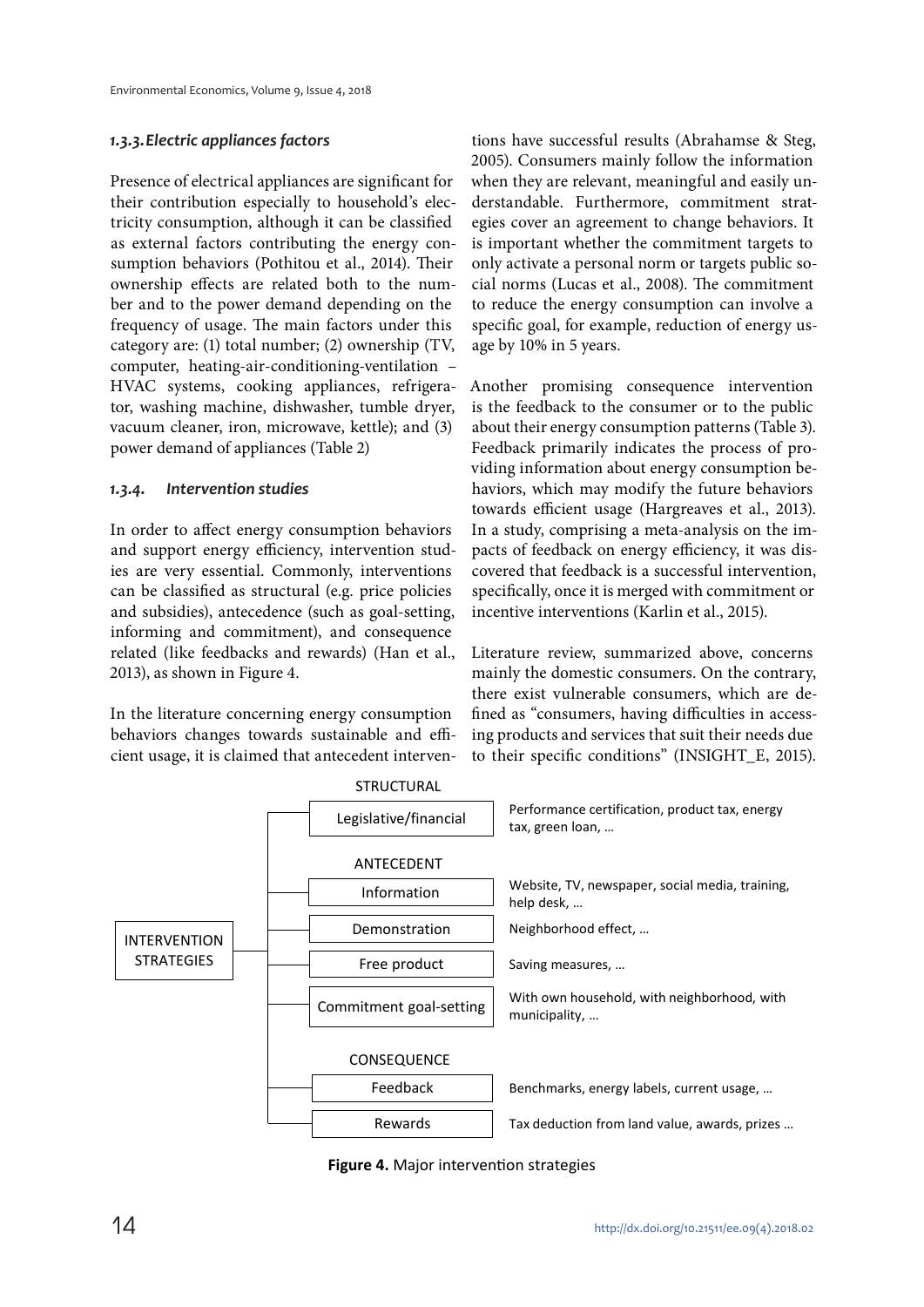| <b>Feedbacks</b>     | <b>Surveys</b>                                  |                                                                                                         | <b>Projects</b>                                                                                                                             |                                                                                                                                                                |
|----------------------|-------------------------------------------------|---------------------------------------------------------------------------------------------------------|---------------------------------------------------------------------------------------------------------------------------------------------|----------------------------------------------------------------------------------------------------------------------------------------------------------------|
|                      | <b>Concerns</b>                                 | <b>Results</b>                                                                                          | <b>Concerns</b>                                                                                                                             | <b>Recommendations</b>                                                                                                                                         |
| Information provided | Monetary, social<br>responsibility              | Monetary saving<br>through the bills is the<br>most important factor                                    | Feedbacks are needed<br>to support consumer<br>engagement.<br>Feedbacks can be adapted<br>according to expectations<br>and common behaviors | The new and efficient<br>technologies require to<br>easily engage consumers.<br>They can contain playful<br>challenges like gaming<br>interfaces               |
| Methods used         | Web pages, portals,<br>smart phones/<br>tablets | High interest in web<br>pages and portals,<br>as well as smart<br>applications in phones<br>and tablets | Adapt the information<br>strategies to different<br>consumers' segment                                                                      | Investigate multiple benefits<br>and added value for the<br>consumers                                                                                          |
| Visualization tools  | Tables and figures                              | Obtained data should<br>be presented for better<br>understanding                                        | Lack of observed validation<br>on how feedbacks from<br>visualization methods<br>will affect consumption<br>behaviors                       | Comparing with the<br>previous feedbacks is<br>effective.<br>Keep the information<br>unique, simple and<br>attractive for the different<br>consumers' segments |

**Table 3.** Summary of findings from European surveys and projects on feedback intervention

For instance, Safety Net initiative in the United Kingdom (UK) defines a vulnerable consumer who is unable to protect his/her personal welfare due to age, health problem, disability, serious financial problems and/or displacement and promises to this type of consumers to able to connect the energy network continuously without any interruption (INSIGHT\_E, 2015).

# **2. GENERALIZATION OF THE MAIN STATEMENT**

One of the vulnerable consumers can be considered as migrated or displaced people due to various driving factors from their homes to other settlements. Migrated people mostly prefer to settle in cities in the destination country. For example, 92% of migrants in the US, 95% in the United Kingdom (UK), and 99% in Australia live in urban areas. In Turkey, which hosts the world's largest refugee population, more than 90% tend to settle in the urban areas (CARI, 2017). It can be stated that about one in five internationally migrated people live in 21 cities, involving Berlin, Buenos Aires, Chicago, Hong Kong, Istanbul, Los Angeles, Moscow, Paris, Seoul, Sydney, Tokyo, Toronto, Vienna, and Washington DC (CARI, 2017). Recent literature identifies that this type of people usually faces the energy poverty, caused by low income, but high utility bills and deprived energy efficiency conditions together with poor quality of energy supply (Thomson & Snell, 2013). To address the energy vulnerability and poverty challenges, for migrated consumers, measures should be

based on legislative, financial, technical, and social factors, which affect the energy consumption. For this reason, literature was surveyed to find the studies on the energy consumption behaviors of the migrated consumers and the major findings were summarized in Table 4.

Shrestha et al. (2008) examine the energy consumption trends comprising slum-dwellers, living in Bangkok and Khon Kaen, two cities of Thailand, depending on the expenses for energy, and the important factors affecting the access of electricity and other energy carriers. The first survey was conducted, including 100 households in Bangkok, between January and February 2007 asking their socio-economic and household status, accessibility to electricity together with the required demand, energy consumption patterns for cooking, and the other energy sources, they have been using. Additionally, the second survey with 100 households was made in Khon Kaen between September and October 2007. After the study, it was seen that nearly all of the households have an access to electricity in both cities. About 86% of the targeted group in Bangkok, as well as in Khon Kaen, use liquified petroleum gas (LPG) to cook. They own TV, refrigerator, washing machine, rice cooker and fan in their houses and in Bangkok, slum-dwellers spend approximately 16% of their monthly income for the energy expenditures and it is about 26% in Khon Kaen. On this basis, the study proposes the electrification program for these areas, price subsidy for the slum-dwellers and a decrease in the service charge regarding the households with low amount of electricity con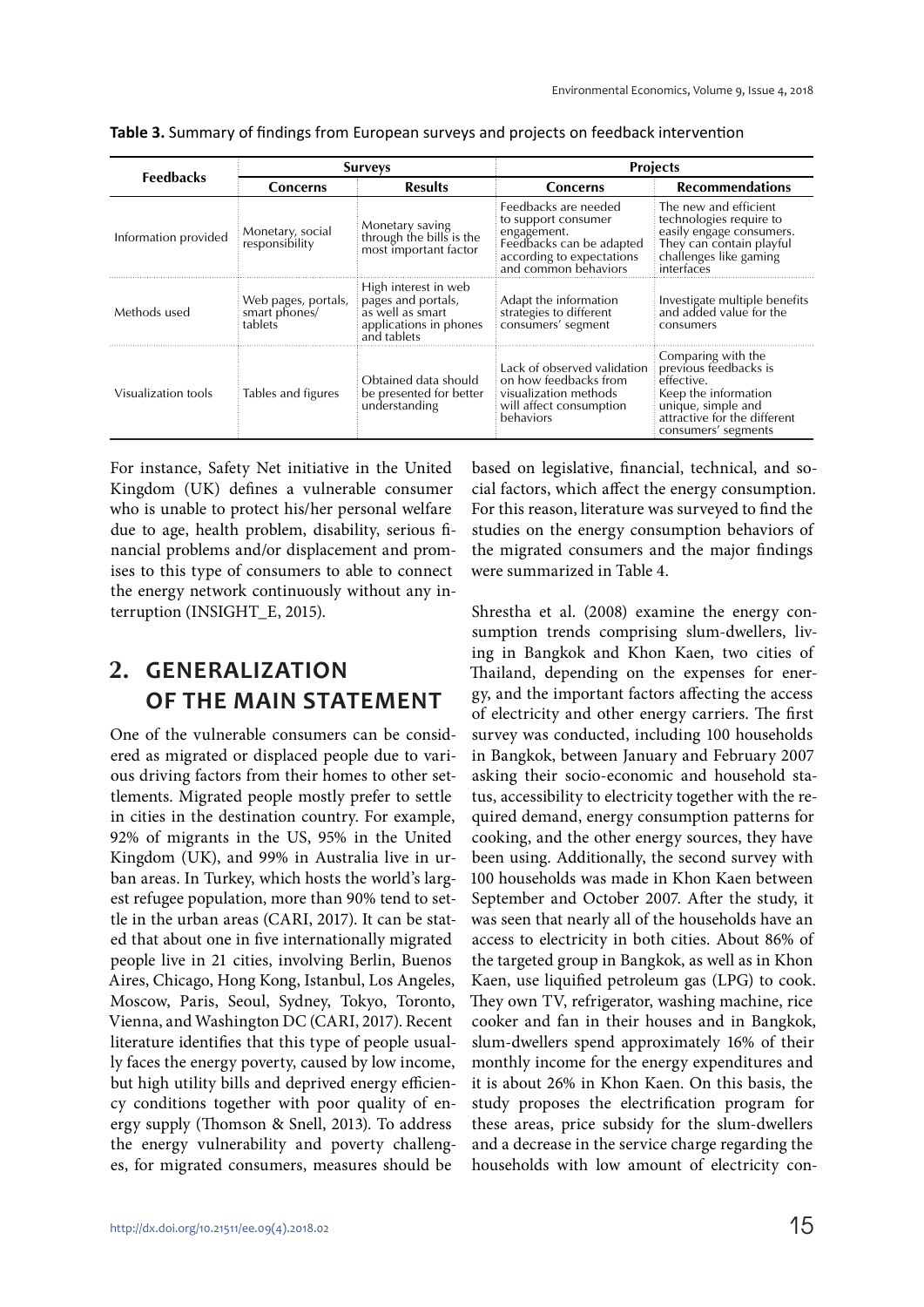sumption to increase the affordability of the energy services.

In more recent study, the principal objective is to assess the potential impacts of migration (urban to urban, rural to urban) on household energy usage and carbon dioxide (CO2) emissions in one city in Vietnam, Hanoi (Komatsu et al., 2013). The importance of Hanoi is due to being a city in which both urbanization and migration are happening concurrently. Using the propensity score matching method by Rosenbaum and Rubin (1983), migrated and domestic consumers were analyzed by using economic, demographic and household related factors as the drivers of the energy consumption pattern. Then, the migrated consumers were matched considering their correspondence to domestic consumers.

The typical effects of a migrated consumer were quantified in terms of the amount of energy usage and CO2 emissions. Results indicate that there is no statistically significant impact of urban to urban migration on both energy usage and CO2 emissions per capita, indicating the rise of the population of Hanoi by means of migration in urban areas and domestic population growth has no statistically significant differences. Conversely, migration from rural to urban areas has implied

a meaningful negative impact on the household energy usage and CO2 emissions. In other words, population growth due to migration from rural to urban areas results in lowering the energy consumption than domestic population growth. These obtained findings have critical policy consequences for urban cities under development with regard to the relationship between any type of the population growth and the energy consumption pattern. For example, policy makers can realize that the impacts of migration are statistically significant on the domestic energy consumption patterns of the host city or country, hence, policy makers must consider such population dynamics while making short-, medium- or long-term household energy demand analysis.

Muye et al. (2015) present the findings from an investigation based on household energy consumption of low-skilled migrants from rural to urban areas in Beijing, China. When the migrated consumers moved to the host city, they have immediately replaced biomass with coal, electricity, and LPG. It is worth to mention that energy used by migrants from rural to urban areas were not similar to the domestic consumers, though the total quantities were similar. By means of changing from biomass to coal, the migrated consumers produced 14% more CO2 than urban domestic

| Study                  | <b>Objective</b>                                                                                                                                                                                     | Method                                                                                                                                                                           | <b>Results</b>                                                                                                                                                                                                                                                          |
|------------------------|------------------------------------------------------------------------------------------------------------------------------------------------------------------------------------------------------|----------------------------------------------------------------------------------------------------------------------------------------------------------------------------------|-------------------------------------------------------------------------------------------------------------------------------------------------------------------------------------------------------------------------------------------------------------------------|
| Lehne et al. (2016)    | Present preliminary estimations<br>for the energy poverty and<br>3 sophisticated scenarios<br>to improve energy access<br>particularly for cooking and<br>lighting                                   | Modelling energy requirement<br>with an end-use accounting<br>method from household energy<br>usage patterns related data                                                        | Usage of basic solar lanterns and<br>efficient cooking appliances and<br>will save 303 million dollar/year<br>demanding 334 million dollar<br>investment cost                                                                                                           |
| Muye et al. (2014)     | Present survey results about<br>household energy usage of low-<br>skilled migrants coming from<br>rural areas in Beijing                                                                             | Statistical analysis of 1,300<br>questionnaires                                                                                                                                  | Household energy usage of the<br>migrants doesn't change Too much<br>migrants use different energy mix<br>than residents, but the overall<br>usage amount is similar                                                                                                    |
| Komatsu et al. (2013)  | Evaluate impacts of migration<br>on household energy usage and<br>also CO2 emissions in Hanoi                                                                                                        | Empirical research, propensity<br>score matching                                                                                                                                 | Policy suggestions concerning<br>energy usage differ urbanization<br>is driven either by migration or by<br>population growth                                                                                                                                           |
| Shrestha et al. (2008) | Study energy usage habits<br>belonging slum-dwellers in<br>Bangkok and Khon Kaen, as<br>well as associated energy costs,<br>and factors affecting accessing<br>electricity and other energy<br>torms | A survey consisting 100<br>households between January and<br>February 2007 in Bangkok and<br>the same number of households<br>in Khon Kaen between September<br>and October 2007 | Slum-dwellers spend 16% of<br>monthly income for energy<br>expenditures in Bangkok and<br>26% in Khon Kaen Recommend<br>electrification program for slum-<br>dwellers comprising price subsidy<br>and a decrease in the service<br>charge to increase the affordability |
| Fuguitt et al. (1991)  | Extend sociological outlook<br>through adding energy<br>consumption behavior analysis                                                                                                                | Regression analysis                                                                                                                                                              | Metropolitan migrants insert<br>heterogeneity among rural<br>population, due to high energy<br>consumption                                                                                                                                                              |

**Table 4.** Summary of energy consumption behaviors studies concerning migrated/displaced people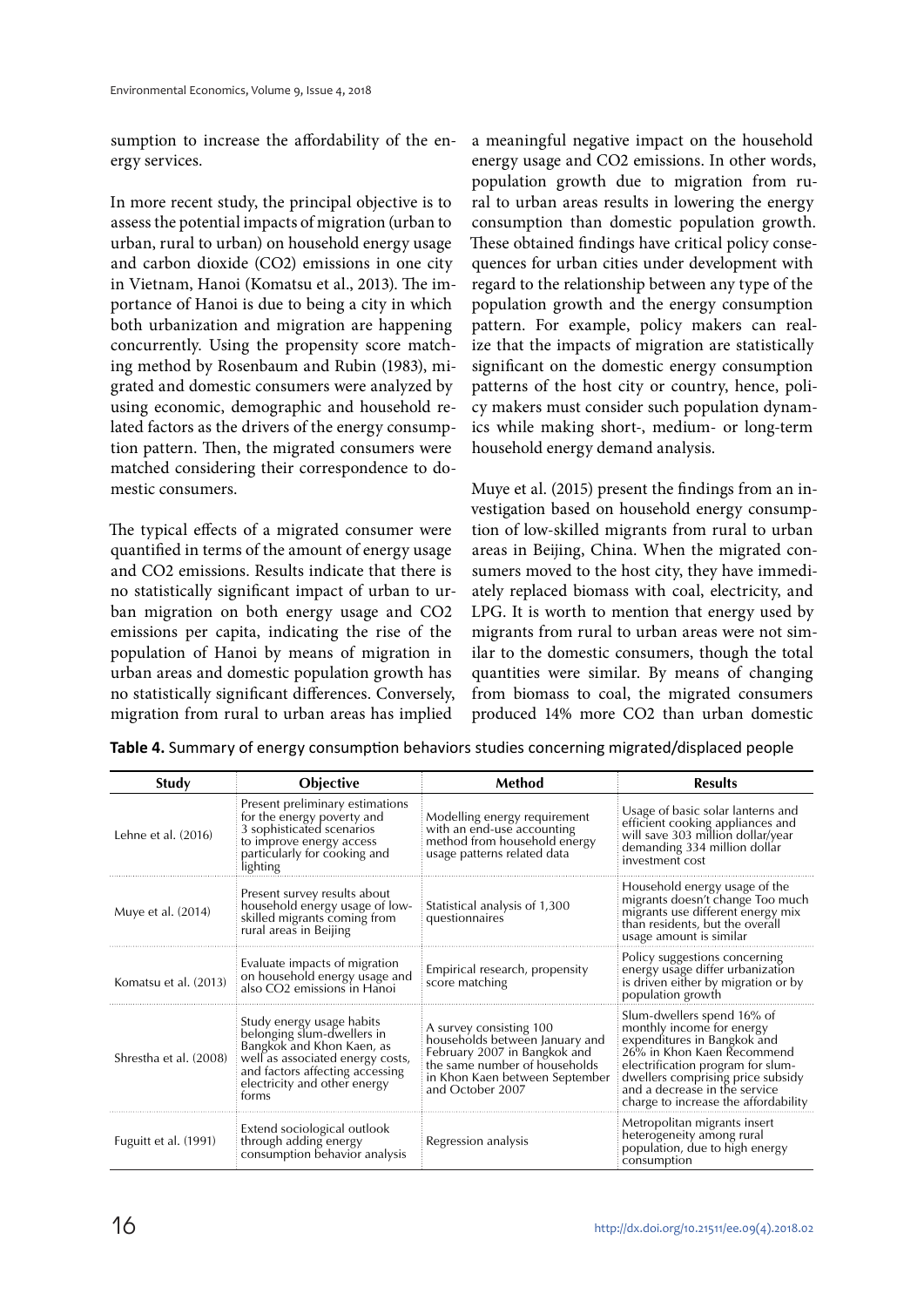consumers and 2.4 times more than rural domestic consumers. After the instant shift, patterns of migrated household energy consumption show no change over years, as understood from the national household registration system. In terms of the electricity consumption, the migrated consumers' patterns depend mainly on the number of electric appliances, positively correlated with the number of people living in a household and the duration that the migrants had lived in Beijing. Moreover, the number of electric appliances and household size were not related, implying the share of the appliances among household members. On the contrary, more electric appliances were purchased by the household with more members. Therefore, a negative direct relationship between the electricity consumption per capita and the size of the household was recognized. In addition, it was indicated that large households should consume less energy for lighting, cooking, and heating, meaning efficient usage, due to owing more and diversified appliances. When the length of stay is considered, it is found that no relationship between the duration of stay and the electricity usage was identified, though the number of electric appliances, was positively correlated with the duration of stay.

Lehne et al. (2016) present the results with regard to the energy consumption by displaced populations and also what is obtained by three different scenarios with regard to improving the accessibility to energy for cooking and lighting. In order to estimate the household energy consumption patterns by displaced consumers, the end-use accounting approach was used. Necessary data were obtained from national statistics for domestic consumers; interviews, field surveys, researches on camps for displaced populations. Then, on top of the findings, scenarios were developed. In the initial scenario, emigrant households maintain their conventional energy consumption patterns for cooking (they continue to use the fuels that they had consumed previously), but in more efficient manner, while for the lighting energy usage, households, which are formerly reliant on kerosene and torches, have adopted plain solar lanterns and diesel generators. In the subsequent scenario, households using solid biomass for cooking have shifted about 66% of their consumption to biomass briquettes. In terms of lighting, households have utilized a fifty-fifty separation between solar

lanterns and mini-grids. In the last scenario, all emigrant households have used LPG for cooking and as similar to the previous scenario adopted a fifty-fifty separation between solar lanterns and mini-grid solutions for the lighting. When these three alternative scenarios were compared, it was claimed that the first scenario is the simplest to realize, since the upfront costs of these new and efficient technologies are comparatively low and also annual fuel savings for emigrant consumers would be significant. The second scenario would cost more regarding both capital investment and fuel costs. On the other hand, it was shown that the last scenario is the most expensive, but would produce more welfares for the sustainable energy market generation. As a result, key findings of this study suggested that for almost 7 million displaced consumers in the camps, electricity could be supplied for less than 4 hour in a day. Consequently, the widespread usage of efficient cooking appliances and solar lanterns will bring 303 million dollars in one year demanding capital investment of 334 million dollars.

# **3. RESULTS AND DISCUSSION**

Existing studies on the household energy consumption towards more efficient usage for both domestic and vulnerable (i.e. migrated/displaced) consumers are based on diversified concepts from behavioral economics, psychology and sociology. These can be classified as the features of (1) the household itself and its members, (2) new and efficient technologies, (3) the energy market and (4) information diffusion and interventions, as well as their relations.

In the literature, most of the studies indicate that the higher household income is positively correlated with energy efficiency applications for different countries, such as United States, Canada, Germany and Greece (Dillman et al., 1983; Walsh, 1989; Sardianou, 2007; Schleich & Mills, 2008). In other words, it is stated that households with high level of income can more easily replace the older electric appliances with the new and energy efficient ones (Young, 2008). In case of the educational level of the household members, especially the household responsible person, econometric analyses conducted by Hirst and Goeltz (1982) for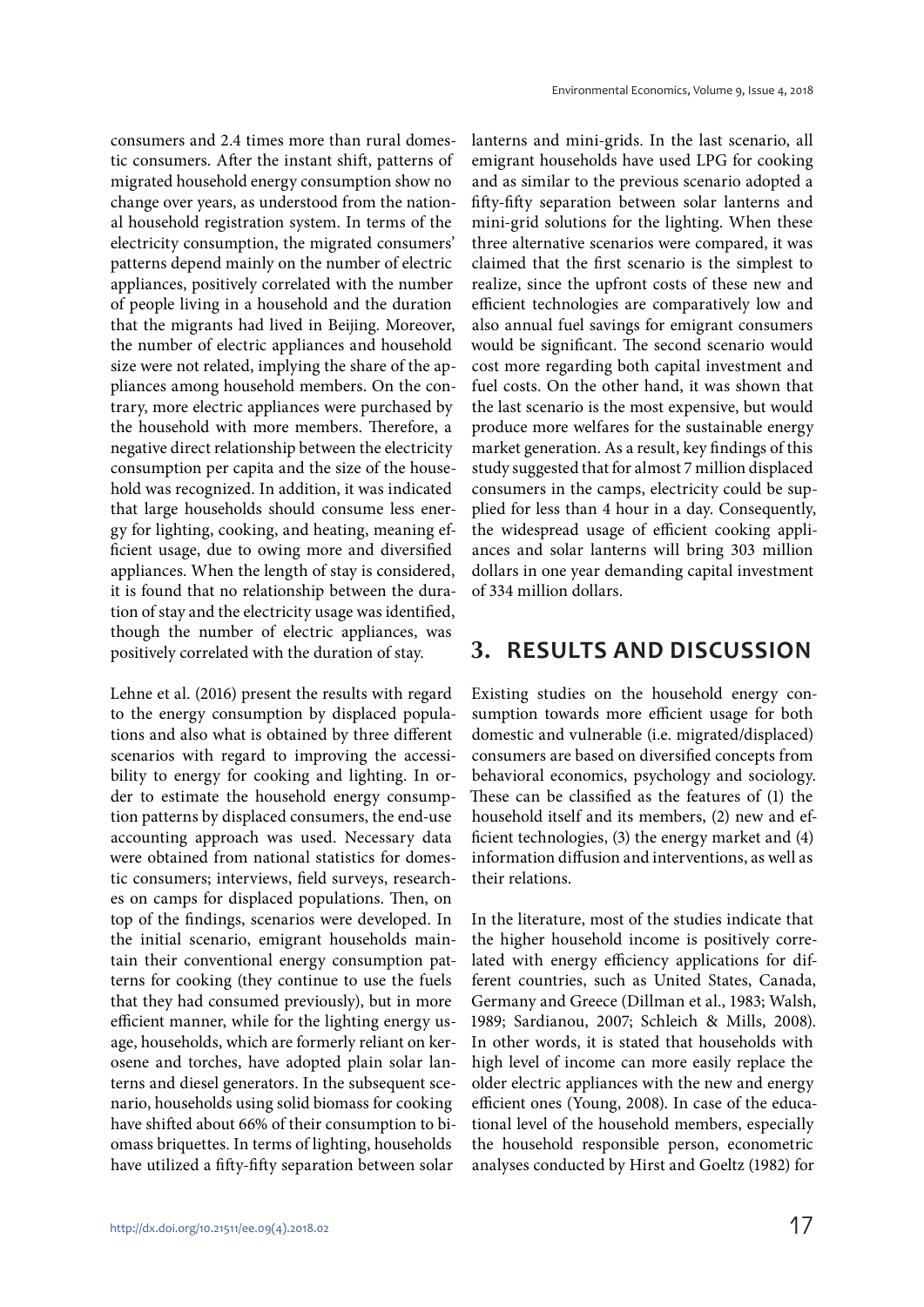the US and by Scott (1997) for Ireland verify that upper levels of education cause more energy efficiency applications. Additionally, it is found that the positive relation exists between the housing size and the energy saving activities (Walsh, 1983; Schleich & Mills, 2008). Consistently, if the number of household members is high, it is expected to purchase energy-efficient appliances. Moreover, it is expected that existing houses should have more possibilities for cost-effective energy efficiency applications. Accordingly, as the age of a house increases, the implementation opportunities of profitable energy-efficient measures increases as well (OECD, 2002). In addition, location of a household can be listed as a factor for the easiness of the energy efficiency applications. Especially, households in the urban areas have a more chance to access to these technologies because of the presence of active energy markets. Also, energy efficiency awareness in larger urban areas can be promoted easily. Nonetheless, the relation may be ambiguous in smaller urban places, because consumers may have stronger tendency to protect their environment than that of larger urban areas (Scott, 1997).

Within the energy market, it can be obvious that energy-efficient measures are either no/low cost measures, requiring no/little capital investment and can be easily handled by means of behavioral change, or high cost measures that need a considerable capital investment mainly due to the requirement of technological change in the

house. Additionally, clear and detailed information about the type of energy efficiency measures and the cost-benefit analysis of new and efficient technologies is crucial for the penetration to the community. For example, the energy performance of electric appliances can be learned by the help of energy labels. More explanatory labels mean more understandable benefits of the new and efficient appliances and, as a result, consumers can prefer to purchase. Information with regard to other types of energy efficiency measures can be diffused by means of domestic, regional and/or national campaigns through the government, energy agencies, if any, technology producers and suppliers, energy distributors and/or consumer associations. For example, households in New York, US perceive that the information about an energy efficiency measure can be more reliable if it is provided by the government rather than by the energy producers, distributers and suppliers (Stern & Aronson, 1984). Similarly, the reliability of the information increases if it can be verified by different sources (Wilhite & Ling, 1995). On the contrary, while reliable and clearly understandable information concerning energy efficient measures may help to increase both the level and the quality of the knowledge, this not always results in continuous/sustainable energy efficiency concerns by the consumers. Specifically, behavioral changes towards energy efficiency cannot be permanent if the required strategies and policies are continuously updated according to the needs of the consumers (Abrahamse et al., 2005).

# **CONCLUSION**

The following issues can be concluded from this literature survey on the energy consumer behavior analysis:

- efficient energy consumption is significantly correlated with the household income;
- the effect of education level, age and the number of the household members are rather ambiguous;
- the correlation between the household size and the penetration of energy efficiency applications can be stated as positive;
- the age of an existing household is also positively correlated to the profitable applications of energy efficient technologies due to high energy-saving potential;
- urban households can easily reach to variety of information about the energy saving technologies and related compatible energy markets for cost-effective purchasing than rural households;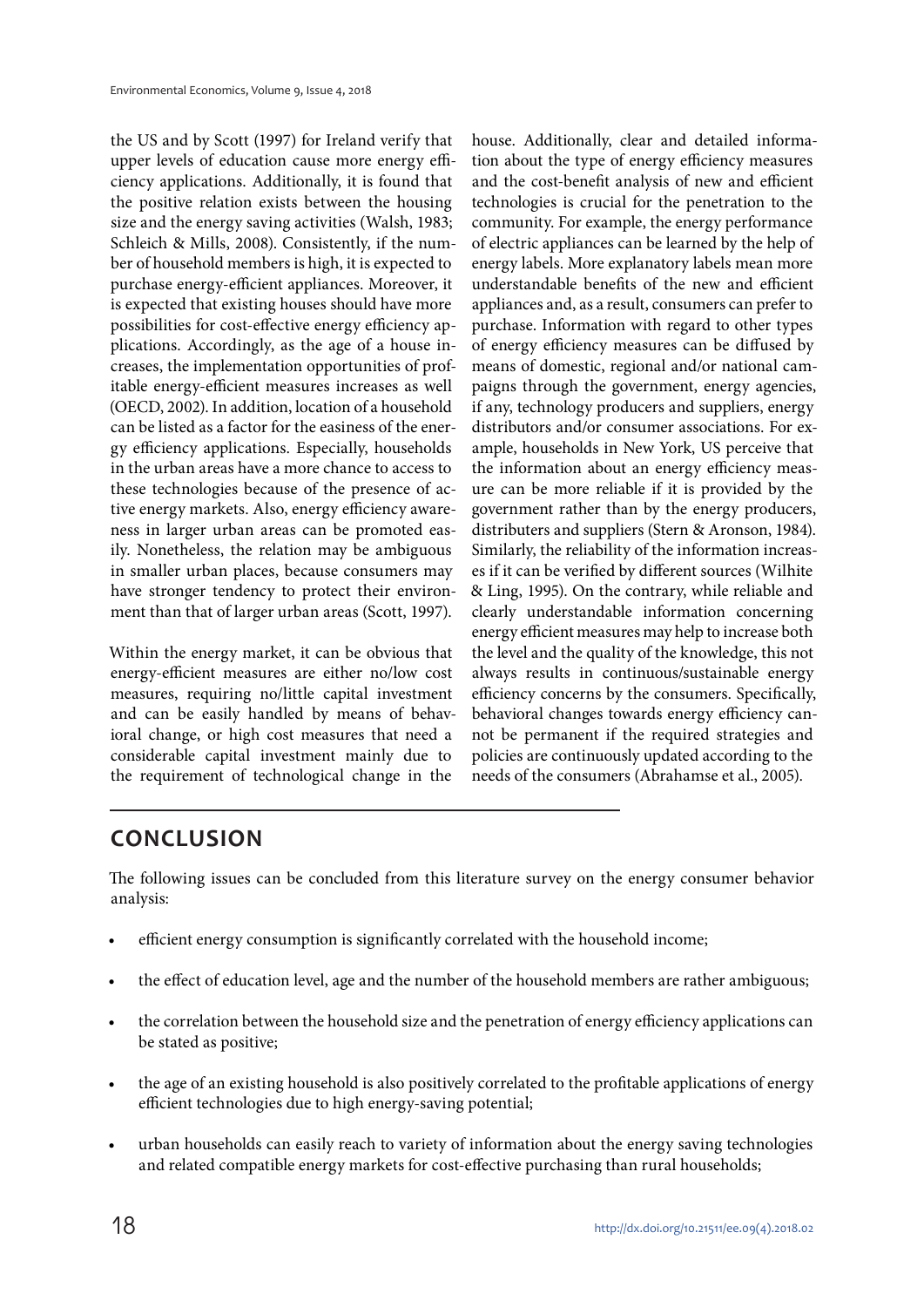- transparency in terms of energy utility costs, bills, appliances, etc. is positively interrelated with behavioral change concerning energy efficiency;
- the reactions of consumers to the information on energy efficiency measures depend on its source. If the information is provided by the government, the positive response is more probable;
- energy prices of the utilities are positively correlated with efficient energy consumption, meaning that higher prices result in more concern on energy efficient measures, hence, changing behaviors to become more energy efficient.

Additionally, the below-stated recommendations can be drawn for migrated energy consumer, by considering the main findings as listed above:

- it is important to analyze the main needs of the migrated consumer in terms of energy poverty, security and sustainability points of views. By this way, specific measures can be developed to alter their behaviors for the sake of efficient energy consumption;
- migrated consumers may be vulnerable due to their socio-economic situations, such as having low income and being un employed, or due to their structural situations concerning presence/absence of energy systems and appliances and related purchasing capacities. Therefore, any type of measures for migrated population should include affordability, easiness of access to support their participation;
- developing data gathering, reporting, monitoring and analyzing methods to determine the current situation, as well as the effect of the measures migrated consumer protection in terms of energy consumption, are needed to explore the policy implications in the market, in other words, powerful measures on the basis of energy policy, social policy, environmental policy or mix of the policies can be identified.

# **REFERENCES**

- 1. Abrahamse, W., Steg, L., Vlek, C., & Rothengatter, T. (2005). A review of intervention studies aimed at household energy conservation. Journal of Environmental Psychology, 25(3), 273-291. https://doi.org/10.1016/j. jenvp.2005.08.002
- 2. Advanced FP7 Project (2015). The voice of consumer. Retrieved from https://cordis.europa.eu/result/ rcn/165663\_en.html
- 3. Al-mulali, U. (2016). Exploring the bi-directional long run relationship between energy consumption and life quality. Renewable and Sustainable Energy Reviews, 54, 824-837. https://doi. org/10.1016/j.rser.2015.10.125
- 4. Bale, C. S. E., Varga, L., & Foxon, T. J. (2015). Energy and complexity: New ways forward.

Applied Energy, 138, 150-159. https://doi.org/10.1016/j.apenergy.2014.10.057

- 5. CARI, Argentine Council for International Relations (2018). Economic Migration and the Role of Cities – Ensuring Social Cohesion. Buenos Aires. Retrieved from https://t20argentina.org/ publicacion/economic-migrationand-the-role-of-cities-ensuringsocial-cohesion/
- 6. DeCicco, J., Yan, T., Keusch, F., Munoz D., & Neidert, L. (2015). U.S. consumer attitudes and expectations about energy. Energy Policy, 86, 749-758. https://doi. org/10.1016/j.enpol.2015.08.022
- 7. Dillman, D. A., Eugene, A. R., & Dillman, J. J. (1983). Life style and home energy conservation in the United States: the poor accept life

style cutbacks while the wealthy invest in conservation. Journal of Economic Psychology, 3(3-4), 299- 315. https://doi.org/10.1016/0167- 4870(83)90008-9

- 8. E-Balance FP7 Project (2017). Balancing energy production and consumption in energy efficient smart neighbourhoods. Retrieved from http://ebalance-project.eu/
- 9. Eagly, A. H., & Chaiken S. (1993). The Psychology of Attitudes. Orlando, FL: Harcourt Brace Jovanovich College Publishers.
- 10. EIA, Energy Information Administration (2017). International Energy Outlook 2017. Retrieved from https://www.eia. gov/pressroom/presentations/ capuano\_07242018.pdf
- 11. Ellegård, K., & Palm, J. (2011). Visualizing energy consumption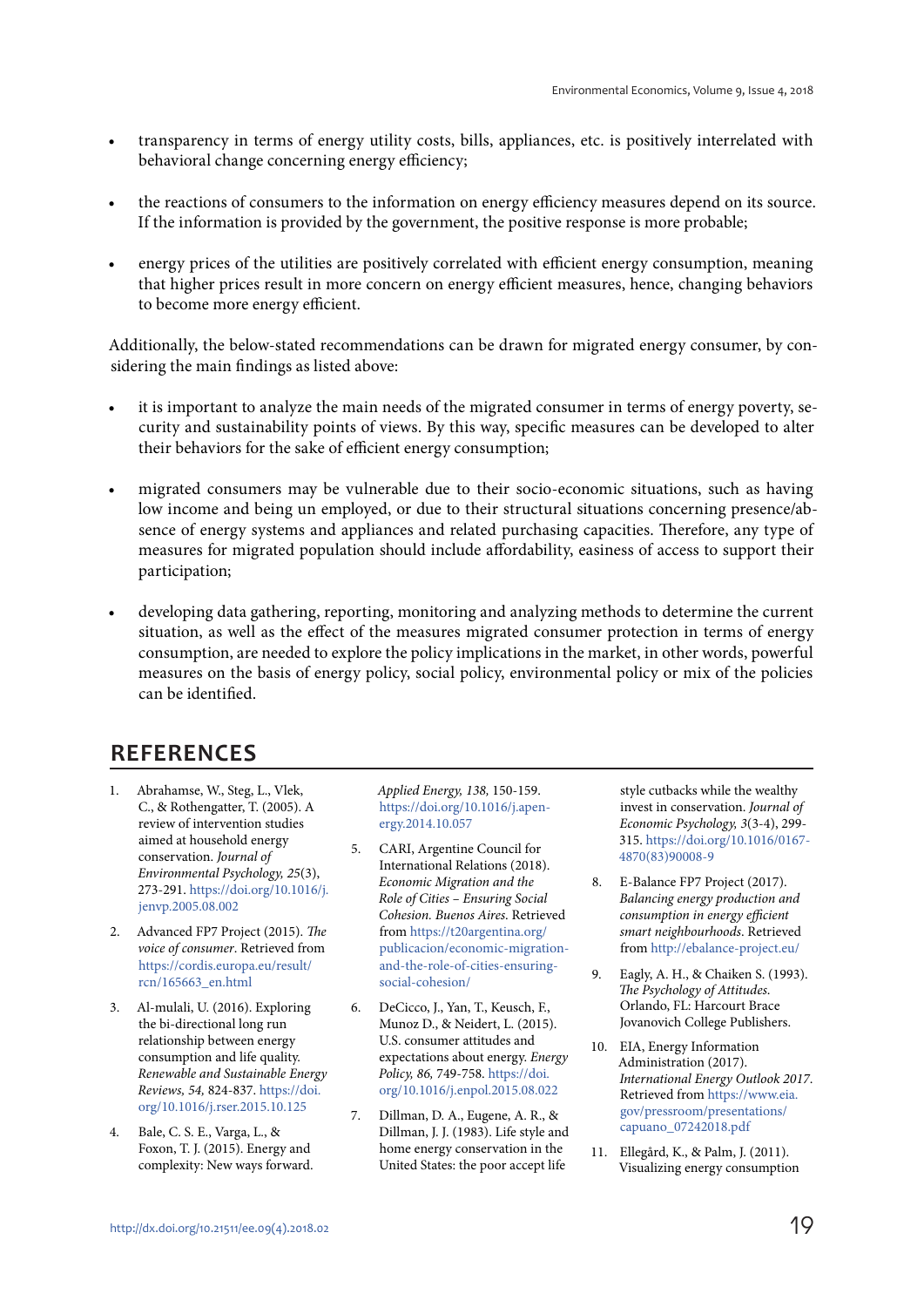activities as a tool for making everyday life more sustainable. Applied Energy, 88(5), 1920-1926. https://doi.org/10.1016/j.apenergy.2010.11.019

- 12. Fuguitt, G., Heberlein, T. A., & Rathbun, P. R. (1991). Migration consequences for household energy consumption in a nonmetropolitan recreationretirement area. Rural Sociology, 56(1), 56-69. https://doi. org/10.1111/j.1549-0831.1991. tb00427.x
- 13. Han, Q., Nieuwenhijsen, I., de Vries, B., Blokhuis, E., & Schaefer, W. (2013). Intervention strategy to stimulate energy-saving behaviour of local residents. Energy Policy, 52, 706-715. https://doi.org/10.1016/j. enpol.2012.10.031
- 14. Hargreaves, T., Nye, M., & Burgess, J. (2013). Keeping energy visible? exploring how householders interact with feedback from smart energy monitors in the longer term. Energy Policy, 52, 126-134. https://doi.org/10.1016/j.enpol.2012.03.027
- 15. Hast, A., Alimohammad, B., & Syri, S. (2015). Consumer attitudes towards renewable energy in China – The case of Shanghai. Sustainable Cities and Society, 17, 69-79. https://doi. org/10.1016/j.scs.2015.04.003
- 16. Hirst, E., & Goeltz, R. (1982). Residential energy conservation actions: analysis of disaggregated data. Energy Systems and Policy, 6, 135-150. Retrieved from https:// www.scopus.com/inward/record. uri?eid=2-s2.0-0020003803&partn erID=40&md5=d6d094bcff84bb3 d3fdcc461169b864c
- 17. Huijts, N. M. A., Molin, E. J. E., & Steg, L. (2012). Psychological factors influencing sustainable energy technology acceptance: a review-based comprehensive framework. Renewable and Sustainable Energy Reviews, 16(1), 525-531. https://doi.org/10.1016/j. rser.2011.08.018
- 18. IEA, International Energy Agency (2011). The IEA Model of Shortterm Energy Security (MOSES). Retrieved from https://www. iea.org/media/freepublications/ oneoff/moses\_paper.pdf
- 19. IEA, International Energy Agency (2017). Key World Energy Statistics. Retrieved from https://www.iea. org/publications/freepublications/ publication/KeyWorld2017.pdf
- 20. INSIGHT\_E (2015). Energy poverty and vulnerable consumers in the energy sector across the EU: analysis of policies and measures. Retrieved from http://www. insightenergy.org/static\_pages/ publications#?publication=15
- 21. IOM, International Organization for Migration (2018). World Migration Report. Retrieved from https://publications.iom.int/system/files/pdf/wmr\_2018\_en.pdf
- 22. Jones, R. V., Fuertes, A., & Lomas, K. J. (2015). The socio-economic, dwelling and appliance related factors affecting electricity consumption in domestic buildings. Renewable and Sustainable Energy Reviews, 43, 901-917. https://doi.org/10.1016/j. rser.2014.11.084
- 23. Karlin, B., Zinger, J. F., & Ford, R. (2015). The effects of feedback on energy Conservation: a metaanalysis. Psychological Bulletin, 141(6), 1205-1227. http://dx.doi. org/10.1037/a0039650
- 24. Kolk, A. (2012). The role of consumers in EU energy policy. Carbon Management, 3(2), 175- 183. https://doi.org/10.4155/ cmt.12.10
- 25. Komatsu, S., Ha, H. D., & Kaneko, S. (2013). The effects of internal migration on residential energy consumption and  $\mathrm{CO}_2$  emissions: A case study in Hanoi. Energy for Sustainable Development, 17(6), 572-580. https://doi.org/10.1016/j. esd.2013.10.002
- 26. Lehne, J., Blyth, W., Bazilian, M., & Grafham, O. (2016). Energy services for refugees and displaced people. Energy Strategy Reviews, 13-14, 134-146. https://doi. org/10.1016/j.esr.2016.08.008
- 27. Lucas, K., Brooks, M., Darnton, A., & Jones, J. (2008). Promoting proenvironmental behaviour: existing evidence and policy implications. Environmental Science & Policy, 11(5), 456-466. https://doi. org/10.1016/j.envsci.2008.03.001
- 28. Lutzenhiser, L. (1992). A cultural model of the household energy consumption. Energy, 17(1), 47-60. https://doi.org/10.1016/0360- 5442(92)90032-U
- 29. Mengolini, A. M. (2017). Prosumer behaviour in emerging electricity systems. Politecnico di Torino. http://doi.org/10.6092/polito/ porto/2675327
- 30. Micklitz, H. W., & Reisch, L. (2011). An Introduction to the special issue on behavioural economics, consumer policy and consumer law. Journal of Consumer Policy, 34(3), 271-276. https://doi.org/10.1007/s10603- 011-9166-5
- 31. Muye, R., Shu, T., Kirk, S., Guofeng, S., Huizhong S., Ye, H., Han, C., Yilin, C., Xi, C., Junfeng, L., Bengang, L., Xilong, W., & Canfei, H. (2015). Direct energy consumption associated emissions by rural-to-urban migrants in Beijing. Environmental Science and Technology, 49(22), 13708- 13715. http://doi.org/10.1021/acs. est.5b03374
- 32. OECD, The Organization for Economic Co-operation and Development (2002). Decisionmaking and Environmental Policy Design for Consumer Durables. Retrieved from http://www. oecd.org/officialdocuments/pu blicdisplaydocumentpdf/?docla nguage=en&cote=ENV/EPOC/ WPNEP(2002)7/final
- 33. Ofgem (2016). Retail Energy Markets in 2016. Retrieved from https://www.ofgem.gov.uk/system/ files/docs/2016/08/retail\_energy\_ markets\_in\_2016.pdf
- 34. Olsen, M. (1983). Public acceptance of consumer energy conservation strategies. Journal of Economic Psychology, 4(1-2), 183- 196. https://doi.org/10.1016/0167- 4870(83)90052-1
- 35. Pothitou, M., Athanasios, J. K., Varga, L., & Gu, S. (2014). A framework for targeting household energy savings through habitual behavioural change. International Journal of Sustainable Energy, 35(7), 686-700. https://doi.org/10.1080/14786451. 2014.936867